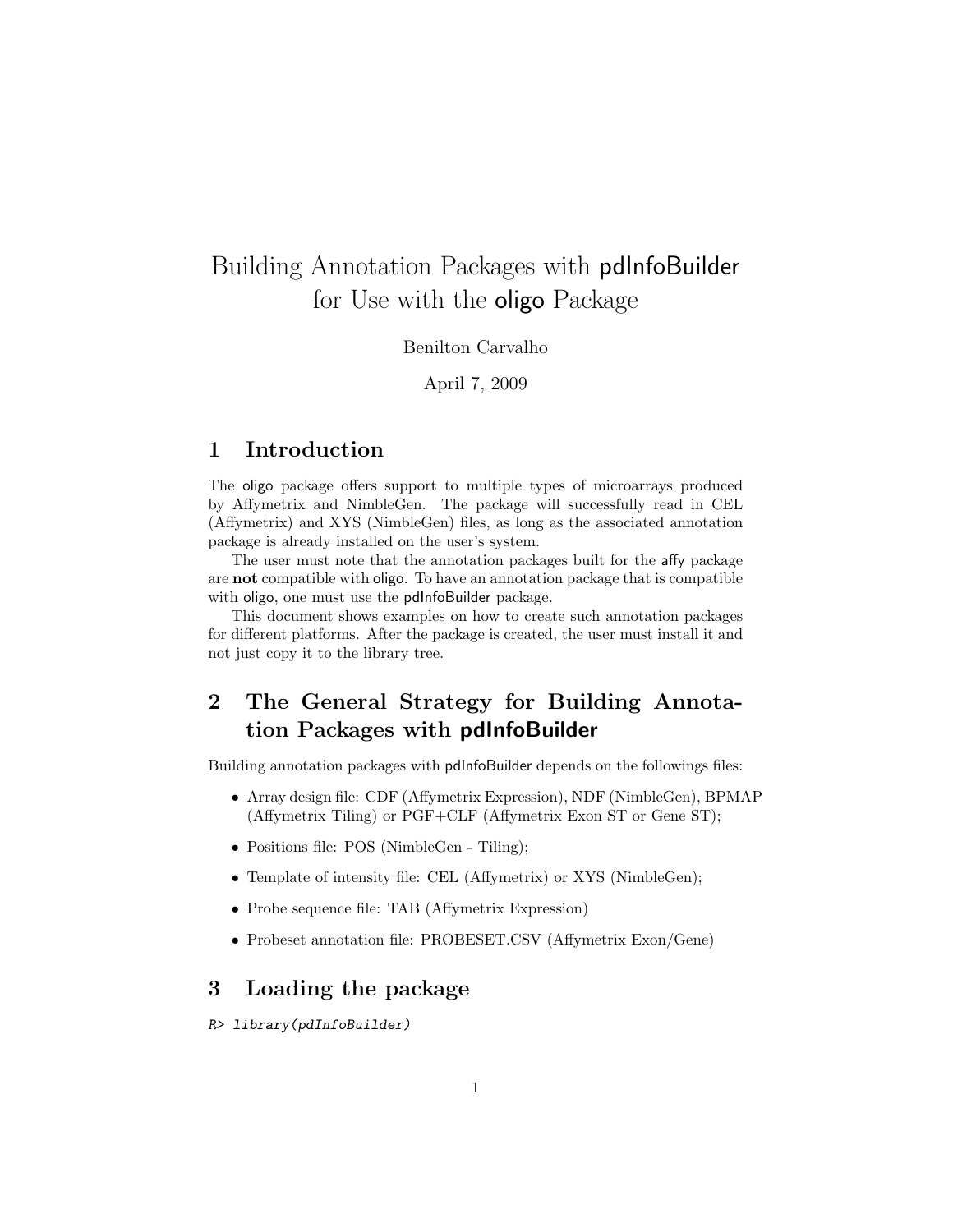| Type           | Package               |
|----------------|-----------------------|
| $50K$ Xba      | pd.mapping50k.xba240  |
| 50K Hind       | pd.mapping50k.hind240 |
| 250K Sty       | pd.mapping250k.sty    |
| 250K Nsp       | pd.mapping250k.nsp    |
| <b>SNP 5.0</b> | pd.genomewidesnp.5    |
| SNP 6.0        | pd.genomewidesnp.6    |

Table 1: List of packages for SNP chips

# 4 Affymetrix SNP Arrays

### 4.1 Human Affymetrix SNP Arrays

The annotation packages for any Human Affymetrix SNP chip is available from BioConductor. We recommend the use of these packages as they contain additional data required to successfully run CRLMM.

### 4.2 Generic Affymetrix SNP Arrays

We also provide generic builder for Affymetrix SNP arrays. The user can user these tools to build basic annotation packages for SNP chips, but these will not contain data required by CRLMM, therefore CRLMM will not be available for arrays whose annotation packages were built using the method below.

It may be the case that the scripts do not find the required columns in the annotation and/or sequence files. If this happens, column names will be suggested and the user is expected to appropriately rename (or add) column names to the files.

#### 4.2.1 Genome-Wide Arrays

For genome-wide arrays that contain both SNP and CNV probes, the strategy below should be followed. In this particular example, we use the SNP 6.0 array as an example (the user must note that for this particular array we recommend to download the pre-made packages from the BioConductor website).

```
R> baseDir <- "/thumper/ctsa/snpmicroarray/organizing/pdInfoVignette/AffySnp6"
R> (cdf <- list.files(baseDir, pattern = ".cdf",
     full.name = TRUE))
```
[1] "/thumper/ctsa/snpmicroarray/organizing/pdInfoVignette/AffySnp6/GenomeWideSNP\_6.cdf"

```
R> (probeseqFileSNP <- list.files(baseDir,
     pattern = "6.probe_tab", full.names = TRUE))
```
[1] "/thumper/ctsa/snpmicroarray/organizing/pdInfoVignette/AffySnp6/GenomeWideSNP\_6.probe\_ta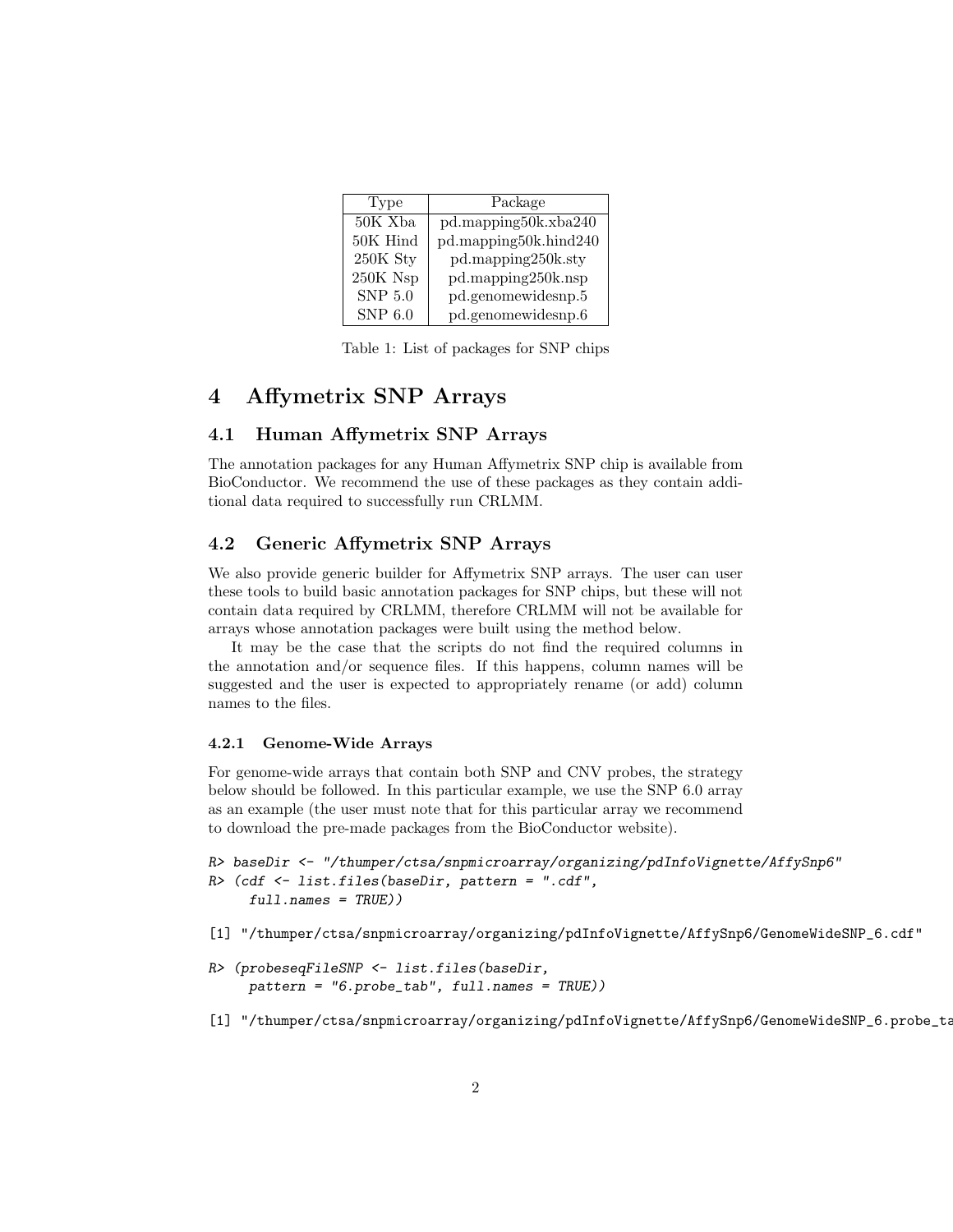```
R> (probeseqFileCNV <- list.files(baseDir,
     pattern = "6.CN_probe_tab", full.names = TRUE))
[1] "/thumper/ctsa/snpmicroarray/organizing/pdInfoVignette/AffySnp6/GenomeWideSNP_6.CN_probe
R> (annotFileSNP <- list.files(baseDir,
     pattern = "6.na24.annot.csv",
     full.name = TRUE))
[1] "/thumper/ctsa/snpmicroarray/organizing/pdInfoVignette/AffySnp6/GenomeWideSNP_6.na24.ann
R> (annotFileCNV <- list.files(baseDir,
     pattern = "6.cm.na24.annotation.comfull.name = TRUE))
[1] "/thumper/ctsa/snpmicroarray/organizing/pdInfoVignette/AffySnp6/GenomeWideSNP_6.cn.na24.
R> seed <- new("AffySNPCNVPDInfoPkgSeed2",
     cdfFile = cdf, csvAnnoFile = annotFileSNP,
     csvAnnoFileCnv = annotFileCNV,
     csvSeqFile = probeseqFileSNP,
     csvSeqFileCnv = probeseqFileCNV,
     version = "0.0.2", license = "Artistic",
     author = "Benilton Carvalho",
     email = "bcarvalh@jhsph.edu",
     biocViews = "AnnotationData",
     genomebuild = "NCBI Build 36",
     organism = "Human", species = "Homo Sapiens")
R> makePdInfoPackage(seed, destDir = ".")
=============================================
Building annotation package for Affymetrix SNP/CNV Array
CDF...........: GenomeWideSNP_6.cdf
SNP Annotation: GenomeWideSNP_6.na24.annot.csv
CNV Annotation: GenomeWideSNP_6.cn.na24.annot.csv
SNP Sequence..: GenomeWideSNP_6.probe_tab
CNV Sequence..: GenomeWideSNP_6.CN_probe_tab
=============================================
Parsing file: GenomeWideSNP_6.cdf ... OK
Getting SNP probes... OK
Organizing PM probes for SNPs... OK
Getting SNP information... OK
Organizing PM probes for CNVs... OK
Getting sequences for SNPs... OK
Getting sequences for CNVs... OK
Merging sequence information for SNPs... OK
Merging sequence information for CNVs... OK
```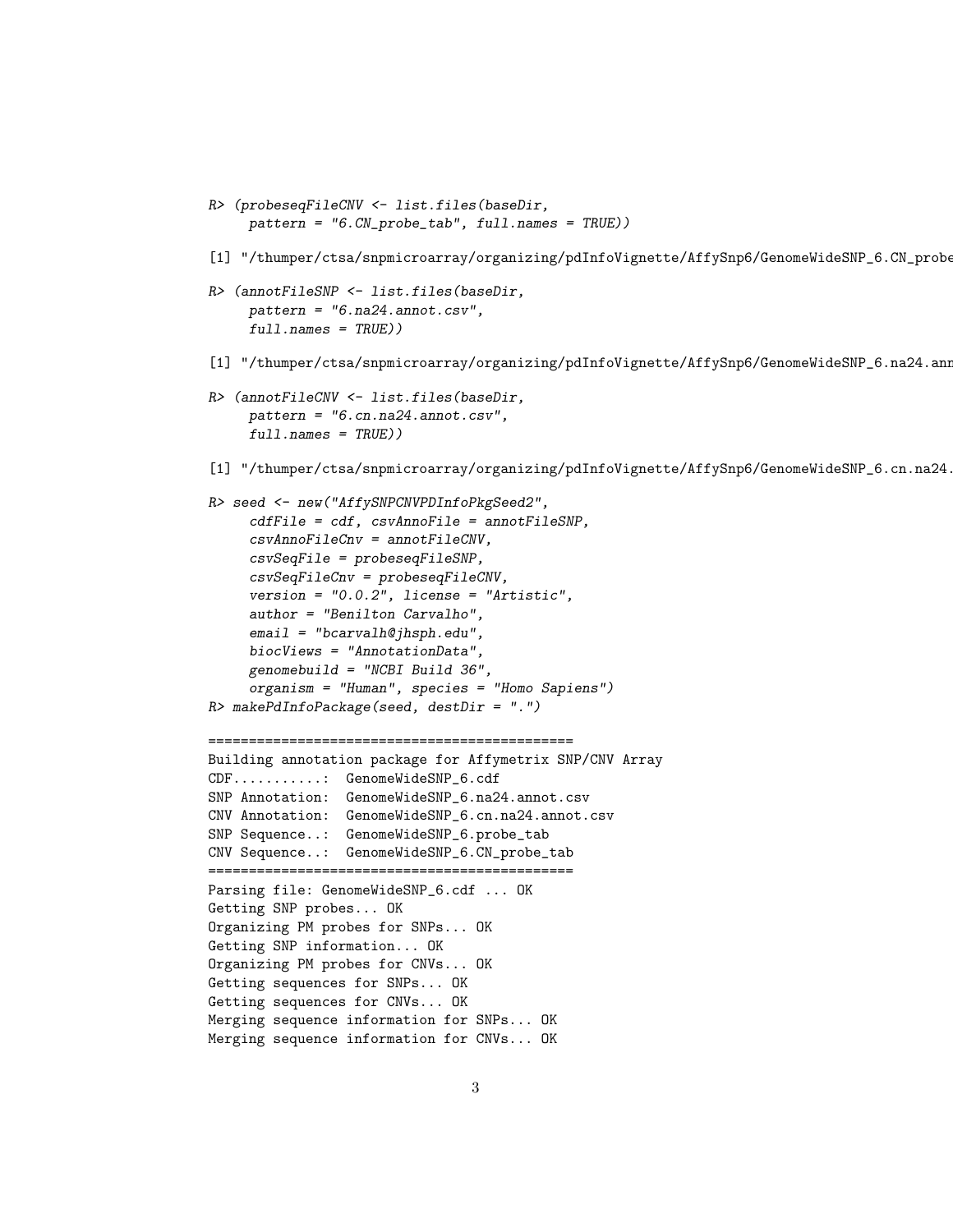```
Creating Biostrings objects... OK
Parsing file: GenomeWideSNP_6.na24.annot.csv ... OK
Merging information... OK
Parsing file: GenomeWideSNP_6.cn.na24.annot.csv ... OK
Merging information... OK
Creating package in ./pd.genomewidesnp.6
Inserting 909622 rows into table "featureSet"... OK
Inserting 5742214 rows into table "pmfeature"... OK
Inserting 945826 rows into table "pmfeatureCNV"... OK
Counting rows in featureSet
Counting rows in pmfeature
Counting rows in pmfeatureCNV
Creating index idx_pmfsetid on pmfeature ... OK
Creating index idx_pmfid on pmfeature ... OK
Creating index idx_pmfsetidcnv on pmfeatureCNV ... OK
Creating index idx_pmfidcnv on pmfeatureCNV ... OK
Creating index idx_fsfsetid on featureSet ... OK
Saving XDataFrame object for SNPs / PM.
Saving XDataFrame object for CNV / PM.
Done.
```
#### 4.2.2 SNP Arrays

For SNP arrays (like the Human 50K and 250K chips), the strategy below should be followed. In this particular example, we use the NSP array as an example (the user must note that for this particular array we recommend to download the pre-made packages from the BioConductor website).

```
R> baseDir <- "/thumper/ctsa/snpmicroarray/organizing/pdInfoVignette/AffySnpNsp"
R> (cdf <- list.files(baseDir, pattern = ".cdf",
     full.name = TRUE))
```
- [1] "/thumper/ctsa/snpmicroarray/organizing/pdInfoVignette/AffySnpNsp/Mapping250K\_Nsp.cdf"
- R> (probeseqFileSNP <- list.files(baseDir, pattern = "probe\_tab", full.names = TRUE))
- [1] "/thumper/ctsa/snpmicroarray/organizing/pdInfoVignette/AffySnpNsp/Mapping250K\_Nsp.probe\_
- R> (annotFileSNP <- list.files(baseDir, pattern = "annot.csv", full.names = TRUE))
- [1] "/thumper/ctsa/snpmicroarray/organizing/pdInfoVignette/AffySnpNsp/Mapping250K\_Nsp.na28.a

```
R> seed <- new("AffySNPPDInfoPkgSeed2",
     cdfFile = cdf, csvAnnoFile = annotFileSNP,
     csvSeqFile = probeseqFileSNP,
     version = "0.0.2", license = "Artistic",
```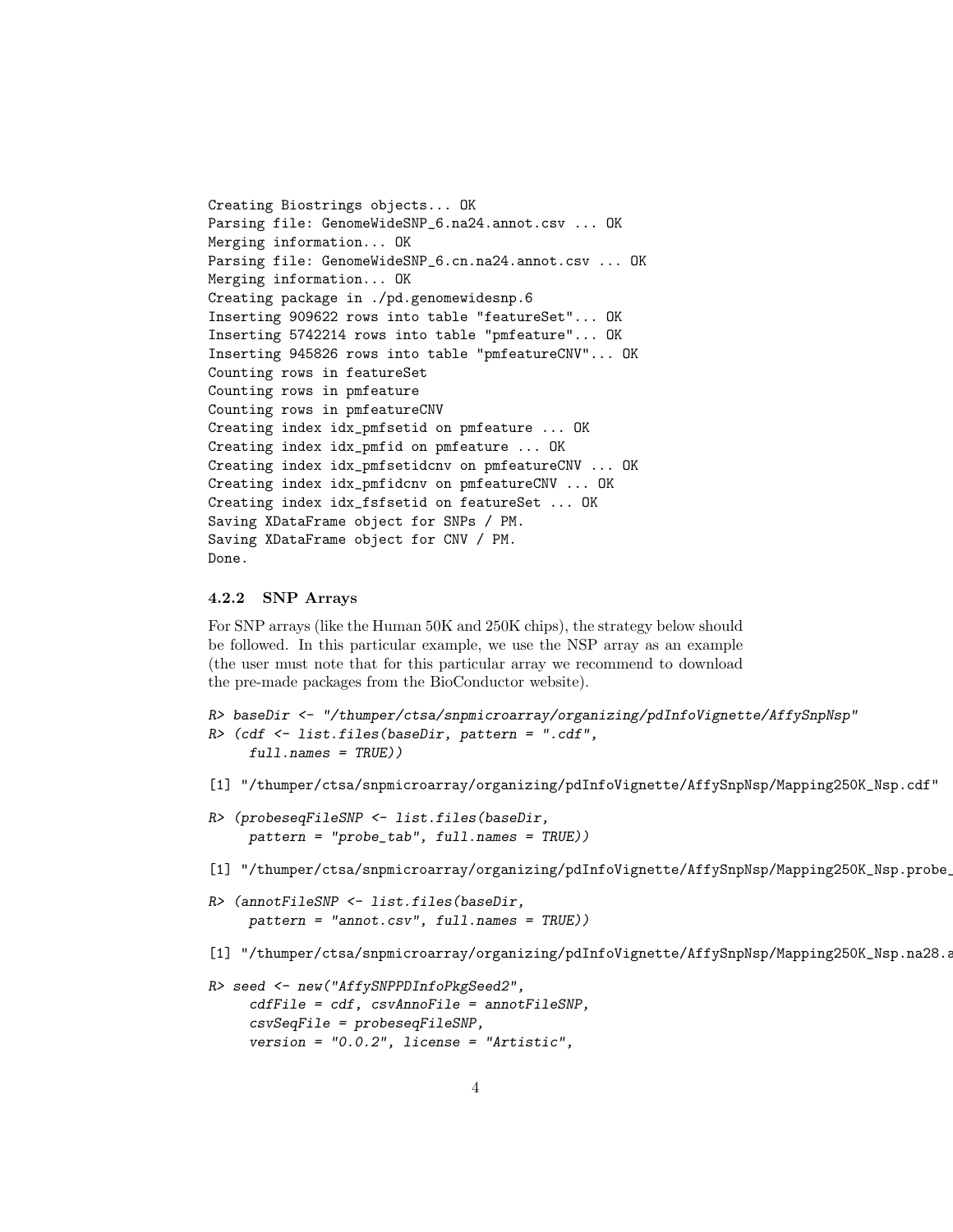```
author = "Benilton Carvalho",
     email = "bcarvalh@jhsph.edu",
     biocViews = "AnnotationData",
     genomebuild = "NCBI Build 36",
     organism = "Human", species = "Homo Sapiens")
R> makePdInfoPackage(seed, destDir = ".")
=============================================
Building annotation package for Affymetrix SNP Array
CDF...........: Mapping250K_Nsp.cdf
SNP Annotation: Mapping250K_Nsp.na28.annot.csv
SNP Sequence..: Mapping250K_Nsp.probe_tab
=============================================
Parsing file: Mapping250K_Nsp.cdf ... OK
Getting SNP probes... OK
Organizing PM probes for SNPs... OK
Getting SNP information... OK
Getting sequences for SNPs... OK
Merging sequence information for SNPs... OK
Creating Biostrings objects... OK
Parsing file: Mapping250K_Nsp.na28.annot.csv ... OK
Merging information... OK
Creating package in ./pd.mapping250k.nsp
Inserting 262338 rows into table "featureSet"... OK
Inserting 3223280 rows into table "pmfeature"... OK
Counting rows in featureSet
Counting rows in pmfeature
Creating index idx_pmfsetid on pmfeature ... OK
Creating index idx_pmfid on pmfeature ... OK
Creating index idx_fsfsetid on featureSet ... OK
Saving XDataFrame object for SNPs / PM.
Done.
```
### 5 Affymetrix HT-HGU133

For this particular array, the user must have access to three components: CDF, CEL (which will provide information on the array geometry) and probe sequence file (TAB-delimited).

```
R> baseDir <- "/thumper/ctsa/snpmicroarray/organizing/pdInfoVignette/AffyHTHGU133P"
R> (cdf <- list.files(baseDir, pattern = ".CDF",
     full.name = TRUE))
```

```
[1] "/thumper/ctsa/snpmicroarray/organizing/pdInfoVignette/AffyHTHGU133P/HT_HG-U133_Plus_PM.
```

```
R> (cel <- list.files(baseDir, pattern = ".CEL",
     full.name = TRUE)[1])
```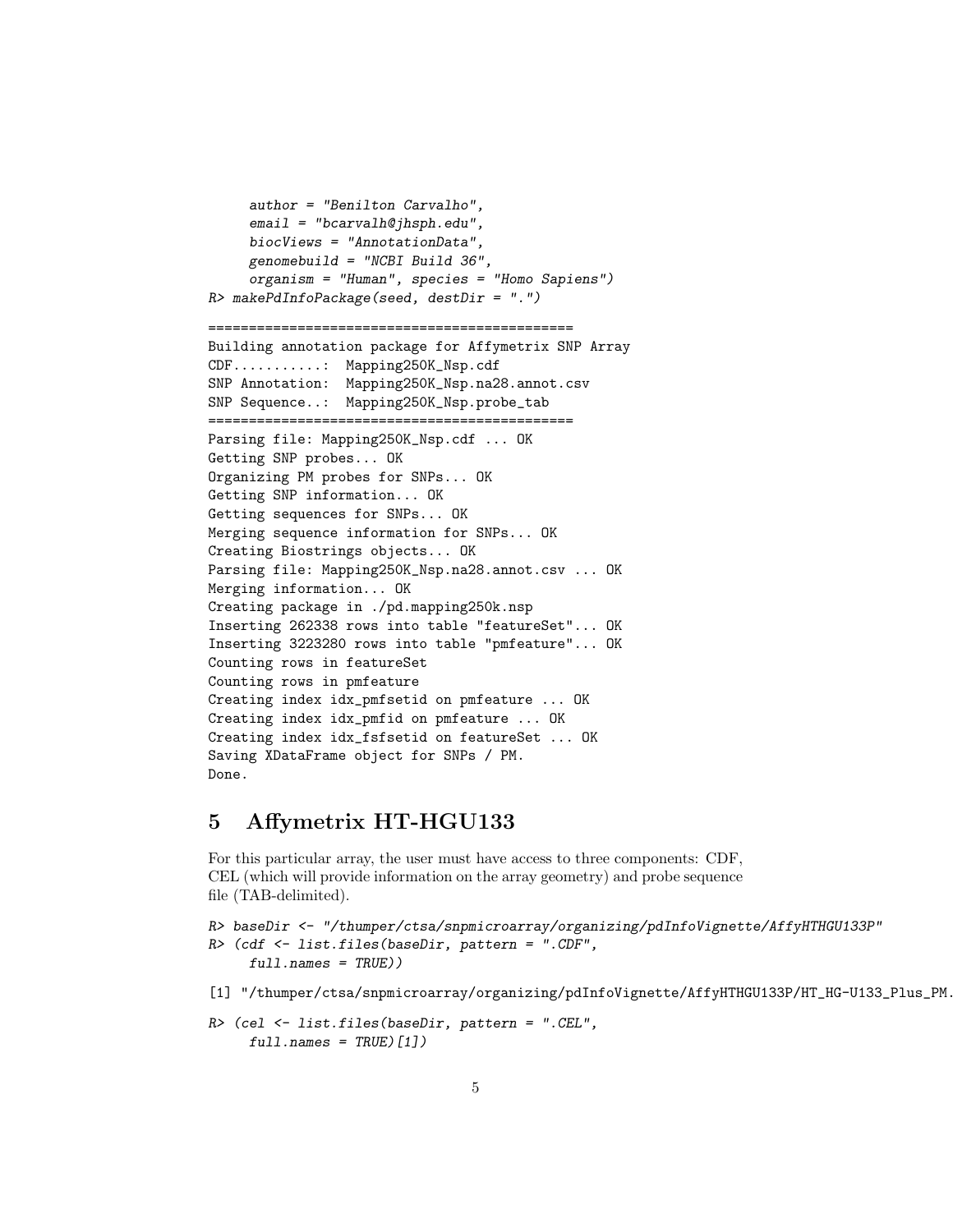```
[1] "/thumper/ctsa/snpmicroarray/organizing/pdInfoVignette/AffyHTHGU133P/Human_PM_TestData./
R> (tab <- list.files(baseDir, pattern = "_tab",
     full.name = TRUE))
[1] "/thumper/ctsa/snpmicroarray/organizing/pdInfoVignette/AffyHTHGU133P/HT_HG-U133_Plus_PM.
R> seed <- new("AffyExpressionPDInfoPkgSeed",
     cdfFile = cdf, cellFile = cel,tabSeqFile = tab, author = "Benilton Carvalho",
     email = "bcarvalh@jhsph.edu",
     biocViews = "AnnotationData",
     genomebuild = "NCBI Build 36",
     organism = "Human", species = "Homo Sapiens",
     url = "http://www.biostat.jhsph.edu/~bcarvalh")R> makePdInfoPackage(seed, destDir = ".")
=============================================
Building annotation package for Affymetrix Expression array
CDF...............: HT_HG-U133_Plus_PM.CDF
CEL...............: Human_PM_TestData.A01.CEL
Sequence TAB-Delim: HT_HG-U133_Plus_PM.probe_tab
=============================================
Parsing file: HT_HG-U133_Plus_PM.CDF ... OK
Parsing file: Human_PM_TestData.A01.CEL ... OK
Parsing file: HT_HG-U133_Plus_PM.probe_tab ... OK
Getting information for featureSet table... OK
Getting information for pm/mm feature tables ... OK
Combining probe information with sequence information ... OK
Getting sequence information for AFFX probes ...OK
Creating package in ./pd.ht.hg.u133.plus.pm
Inserting 54715 rows into table "featureSet"... OK
Inserting 519517 rows into table "pmfeature"... OK
Inserting 180 rows into table "mmfeature"... OK
Inserting 16943 rows into table "bgfeature"... OK
Counting rows in bgfeature
Counting rows in featureSet
Counting rows in mmfeature
Counting rows in pmfeature
Creating index idx_bgfsetid on bgfeature ... OK
Creating index idx_bgfid on bgfeature ... OK
Creating index idx_pmfsetid on pmfeature ... OK
Creating index idx_pmfid on pmfeature ... OK
Creating index idx_fsfsetid on featureSet ... OK
Saving XDataFrame object for PM.
Saving XDataFrame object for BG.
Done.
```

```
6
```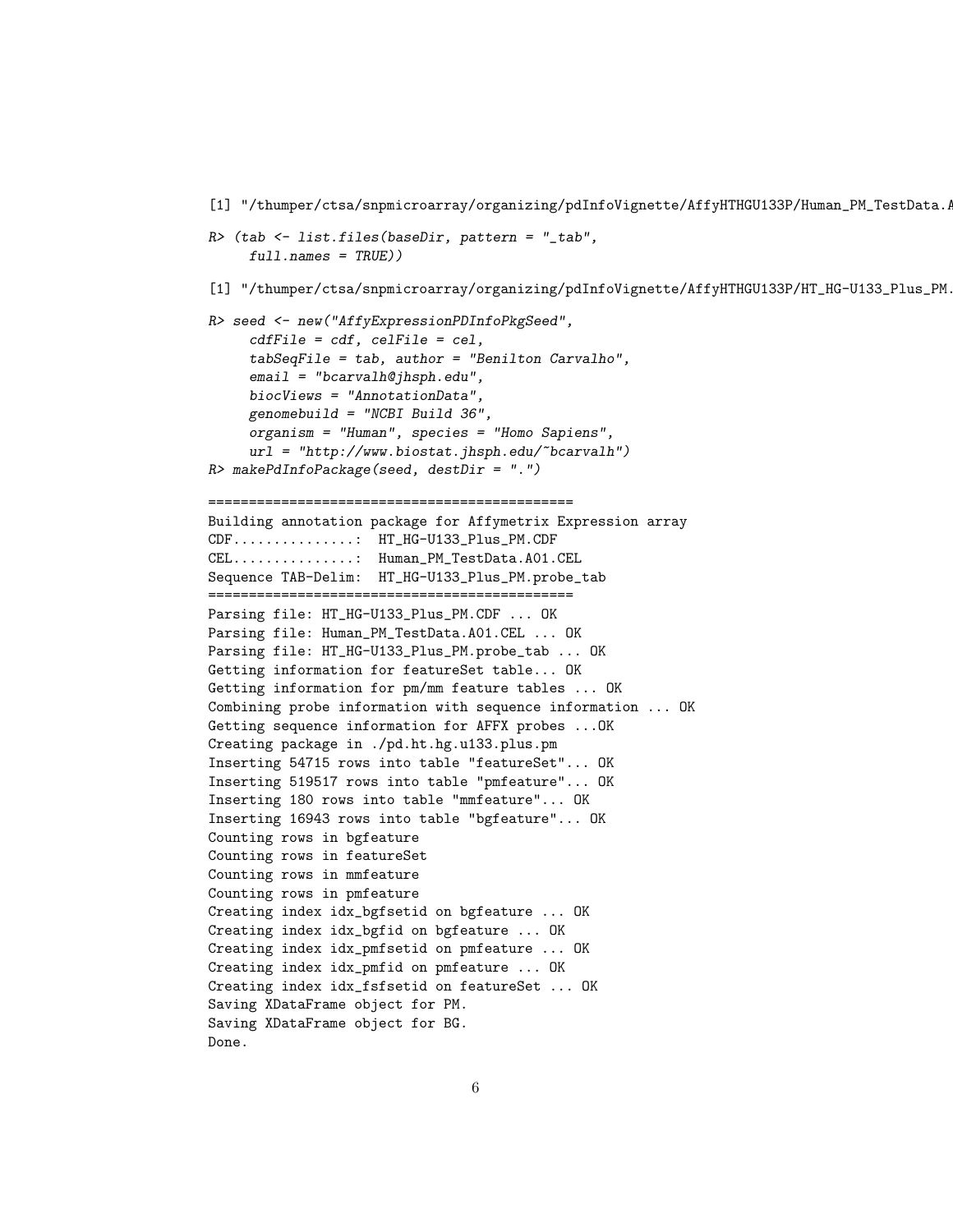### 6 Affymetrix Tiling Array

```
R> baseDir <- "/thumper/ctsa/snpmicroarray/organizing/pdInfoVignette/AffyTiling"
R> (bpmap <- list.files(baseDir, pattern = ".bpmap",
     full.name = TRUE))
[1] "/thumper/ctsa/snpmicroarray/organizing/pdInfoVignette/AffyTiling/Hs35b_P02R_v01-3_NCBIv
R> (cel <- list.files(baseDir, pattern = ".CEL",
     full.name = TRUE)[1][1] "/thumper/ctsa/snpmicroarray/organizing/pdInfoVignette/AffyTiling/GSM178873.CEL"
R> seed <- new("AffyTilingPDInfoPkgSeed",
     bpmapFile = bpmap, celFile = cel,
     author = "Benilton Carvalho",
     email = "bcarvalh@jhsph.edu",
     biocViews = "AnnotationData",
     genomebuild = "NCBI Build 34",
     organism = "Human", species = "Homo Sapiens",
     url = "http://www.biostat.jhsph.edu/~bcarvalh")
R> makePdInfoPackage(seed, destDir = ".")
=============================================
Building annotation package for Affymetrix Tiling array
BPMAP: Hs35b_P02R_v01-3_NCBIv34.bpmap
CEL..: GSM178873.CEL
=============================================
Parsing file: Hs35b_P02R_v01-3_NCBIv34.bpmap ... OK
Getting geometry from CEL file... OK
Getting PMs...OK
Getting MMs...OK
Getting background probes...OK
Getting sequences...OK
Creating package in ./pd.hs35b.p02r.v01
Inserting 7 rows into table "chrom_dict"... OK
Inserting 6020293 rows into table "pmfeature"... OK
Inserting 1774 rows into table "mmfeature"... OK
Inserting 37687 rows into table "bgfeature"... OK
Counting rows in bgfeature
Counting rows in chrom_dict
Counting rows in mmfeature
Counting rows in pmfeature
Creating index idx_bgfid on bgfeature ... OK
Creating index idx_pmfid on pmfeature ... OK
Saving XDataFrame object for PM.
Saving XDataFrame object for BG.
Done.
```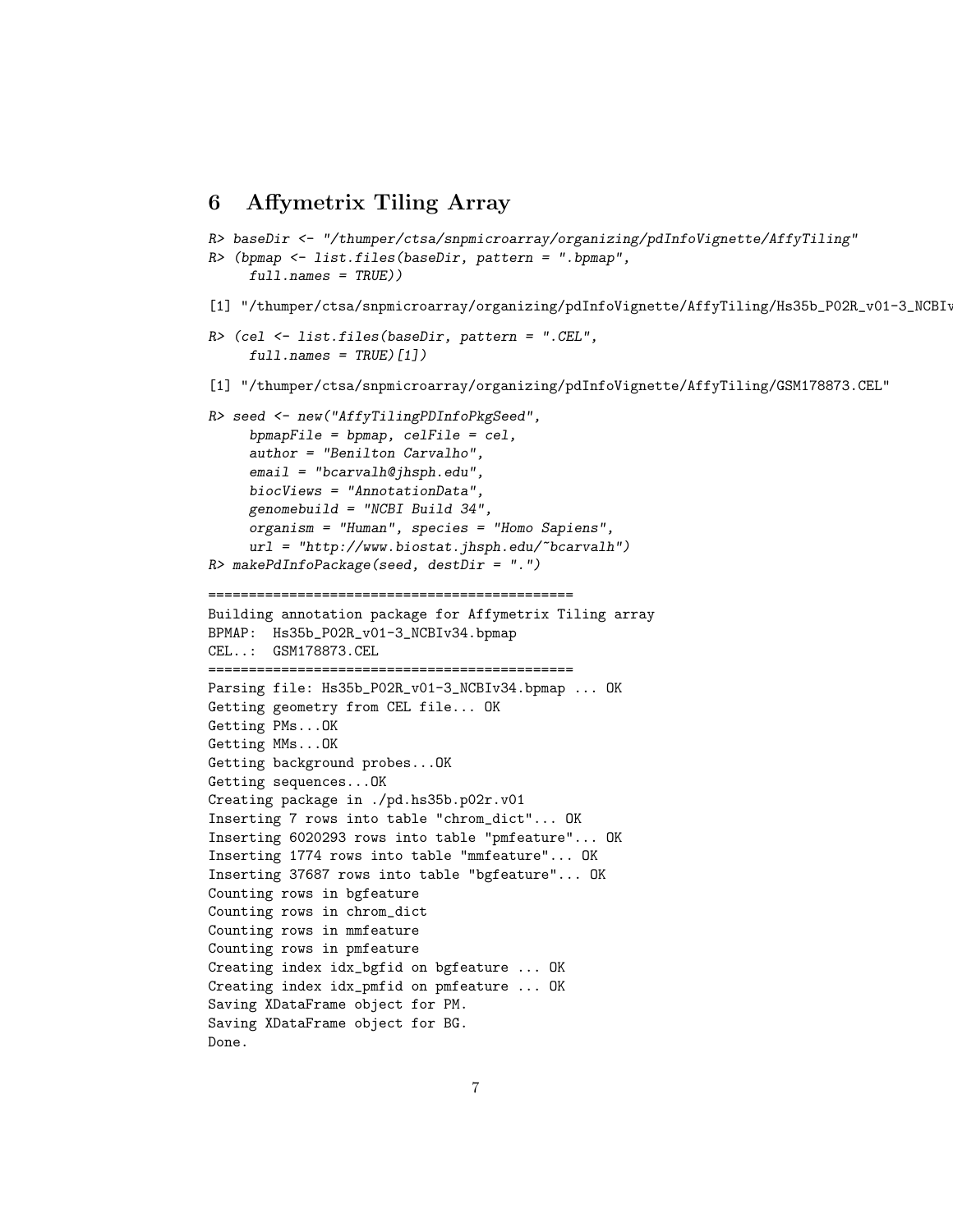```
7 Affymetrix Exon ST Array
```

```
R> library(pdInfoBuilder)
R> baseDir <- "/thumper/ctsa/snpmicroarray/organizing/pdInfoVignette/AffyExon"
R> (pgf <- list.files(baseDir, pattern = ".pgf",
     full.name = TRUE))
[1] "/thumper/ctsa/snpmicroarray/organizing/pdInfoVignette/AffyExon/HuEx-1_0-st-v2.r2.pgf"
R> (clf <- list.files(baseDir, pattern = ".clf",
     full.name = TRUE))
[1] "/thumper/ctsa/snpmicroarray/organizing/pdInfoVignette/AffyExon/HuEx-1_0-st-v2.r2.clf"
R> (prob <- list.files(baseDir, pattern = ".probeset.csv",
     full.name = TRUE))
[1] "/thumper/ctsa/snpmicroarray/organizing/pdInfoVignette/AffyExon/HuEx-1_0-st-v2.na27.hg18
R> seed <- new("AffyExonPDInfoPkgSeed",
    pgffile = pgf, clffile = clf,
     probeFile = prob, author = "Benilton Carvalho",
     email = "bcarvalh@jhsph.edu",
     biocViews = "AnnotationData",
     genomebuild = "NCBI Build 36",
     organism = "Human", species = "Homo Sapiens",
     url = "http://www.biostat.jhsph.edu/~bcarvalh")
R makePdInfoPackage(seed, destDir = ".")
=============================================
Building annotation package for Affymetrix Exon ST Array
PGF.....: HuEx-1_0-st-v2.r2.pgf
CLF.....: HuEx-1_0-st-v2.r2.clf
Probeset: HuEx-1_0-st-v2.na27.hg18.probeset.csv
=============================================
Parsing file: HuEx-1_0-st-v2.r2.pgf ... OK
Parsing file: HuEx-1_0-st-v2.r2.clf ... OK
Creating initial table for probes...OK
Creating dictionaries... OK
Parsing file: HuEx-1_0-st-v2.na27.hg18.probeset.csv ... OK
Creating probeset -> gene table... OK
Creating genes table... OK
Creating package in ./pd.huex.1.0.st.v2
Inserting 100 rows into table "chrom_dict"... OK
Inserting 5 rows into table "level_dict"... OK
Inserting 8 rows into table "type_dict"... OK
Inserting 1625370 rows into table "fset2gene"... OK
Inserting 114281 rows into table "gene"... OK
```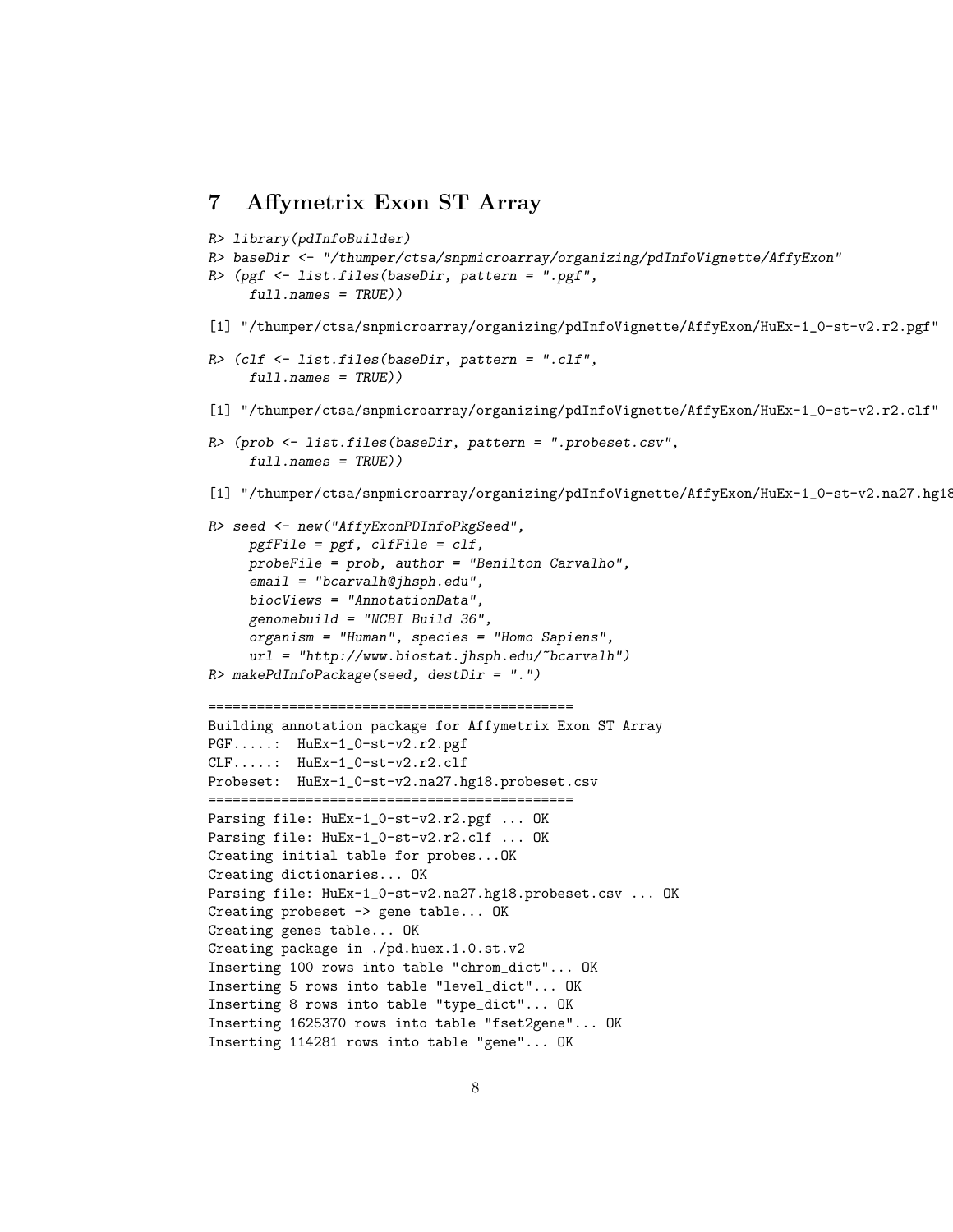```
Inserting 1425647 rows into table "featureSet"... OK
Inserting 5344479 rows into table "pmfeature"... OK
Inserting 37687 rows into table "bgfeature"... OK
Counting rows in bgfeature
Counting rows in chrom_dict
Counting rows in featureSet
Counting rows in fset2gene
Counting rows in gene
Counting rows in level_dict
Counting rows in pmfeature
Counting rows in type_dict
Creating index idx_bgfsetid on bgfeature ... OK
Creating index idx_bgfid on bgfeature ... OK
Creating index idx_pmfsetid on pmfeature ... OK
Creating index idx_pmfid on pmfeature ... OK
Creating index idx_fsfsetid on featureSet ... OK
Creating index idx_fs2gfsetid on fset2gene ... OK
Creating index idx_fs2ggid on fset2gene ... OK
Creating index idx_genegid on gene ... OK
Saving XDataFrame object for PM.
Saving XDataFrame object for BG.
Done.
```
# 8 Affymetrix Gene ST Array

biocViews = "AnnotationData",

```
R> library(pdInfoBuilder)
R> baseDir <- "/thumper/ctsa/snpmicroarray/organizing/pdInfoVignette/AffyGene"
R> (pgf <- list.files(baseDir, pattern = ".pgf",
     full.names = TRUE))
[1] "/thumper/ctsa/snpmicroarray/organizing/pdInfoVignette/AffyGene/HuGene-1_0-st-v1.r4.pgf"
R> (clf <- list.files(baseDir, pattern = ".clf",
     full.name = TRUE))
[1] "/thumper/ctsa/snpmicroarray/organizing/pdInfoVignette/AffyGene/HuGene-1_0-st-v1.r4.clf"
R> (prob <- list.files(baseDir, pattern = ".probeset.csv",
     full.name = TRUE))
[1] "/thumper/ctsa/snpmicroarray/organizing/pdInfoVignette/AffyGene/HuGene-1_0-st-v1.na27.2.
R> seed <- new("AffyGenePDInfoPkgSeed",
     pgffile = pgf, clfFile = clf,
    probeFile = prob, author = "Benilton Carvalho",
     email = "bcarvalh@jhsph.edu",
```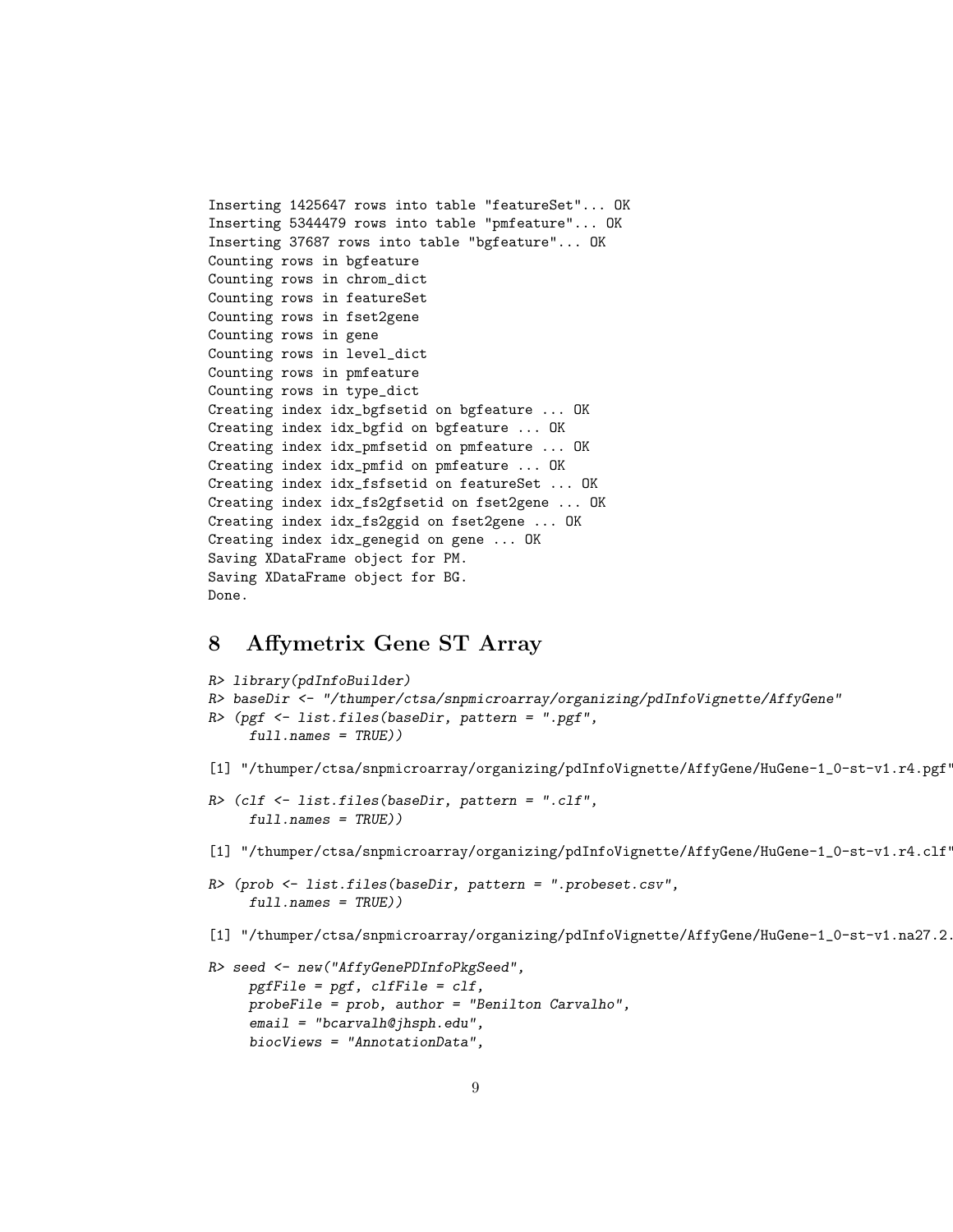```
genomebuild = "NCBI Build 36",
     organism = "Human", species = "Homo Sapiens",
     url = "http://www.biostat.jhsph.edu/~bcarvalh")
R> makePdInfoPackage(seed, destDir = ".")
=============================================
Building annotation package for Affymetrix Gene ST Array
PGF.....: HuGene-1_0-st-v1.r4.pgf
CLF.....: HuGene-1_0-st-v1.r4.clf
Probeset: HuGene-1_0-st-v1.na27.2.hg18.probeset.csv
=============================================
Parsing file: HuGene-1_0-st-v1.r4.pgf ... OK
Parsing file: HuGene-1_0-st-v1.r4.clf ... OK
Creating initial table for probes...OK
Creating dictionaries... OK
Parsing file: HuGene-1_0-st-v1.na27.2.hg18.probeset.csv ... OK
Creating probeset -> gene table... OK
Creating genes table... OK
Creating package in ./pd.hugene.1.0.st.v1
Inserting 125 rows into table "chrom_dict"... OK
Inserting 5 rows into table "level_dict"... OK
Inserting 8 rows into table "type_dict"... OK
Inserting 1011778 rows into table "fset2gene"... OK
Inserting 87374 rows into table "gene"... OK
Inserting 257430 rows into table "featureSet"... OK
Inserting 764885 rows into table "pmfeature"... OK
Inserting 818005 rows into table "f2fset"... OK
Inserting 16943 rows into table "bgfeature"... OK
Counting rows in bgfeature
Counting rows in chrom_dict
Counting rows in f2fset
Counting rows in featureSet
Counting rows in fset2gene
Counting rows in gene
Counting rows in level_dict
Counting rows in pmfeature
Counting rows in type_dict
Creating index idx_bgfsetid on bgfeature ... OK
Creating index idx_bgfid on bgfeature ... OK
Creating index idx_pmfid on pmfeature ... OK
Creating index idx_f2fsfid on f2fset ... OK
Creating index idx_f2fsfsetid on f2fset ... OK
Creating index idx_fsfsetid on featureSet ... OK
Creating index idx_fs2gfsetid on fset2gene ... OK
Creating index idx_fs2ggid on fset2gene ... OK
Creating index idx_genegid on gene ... OK
```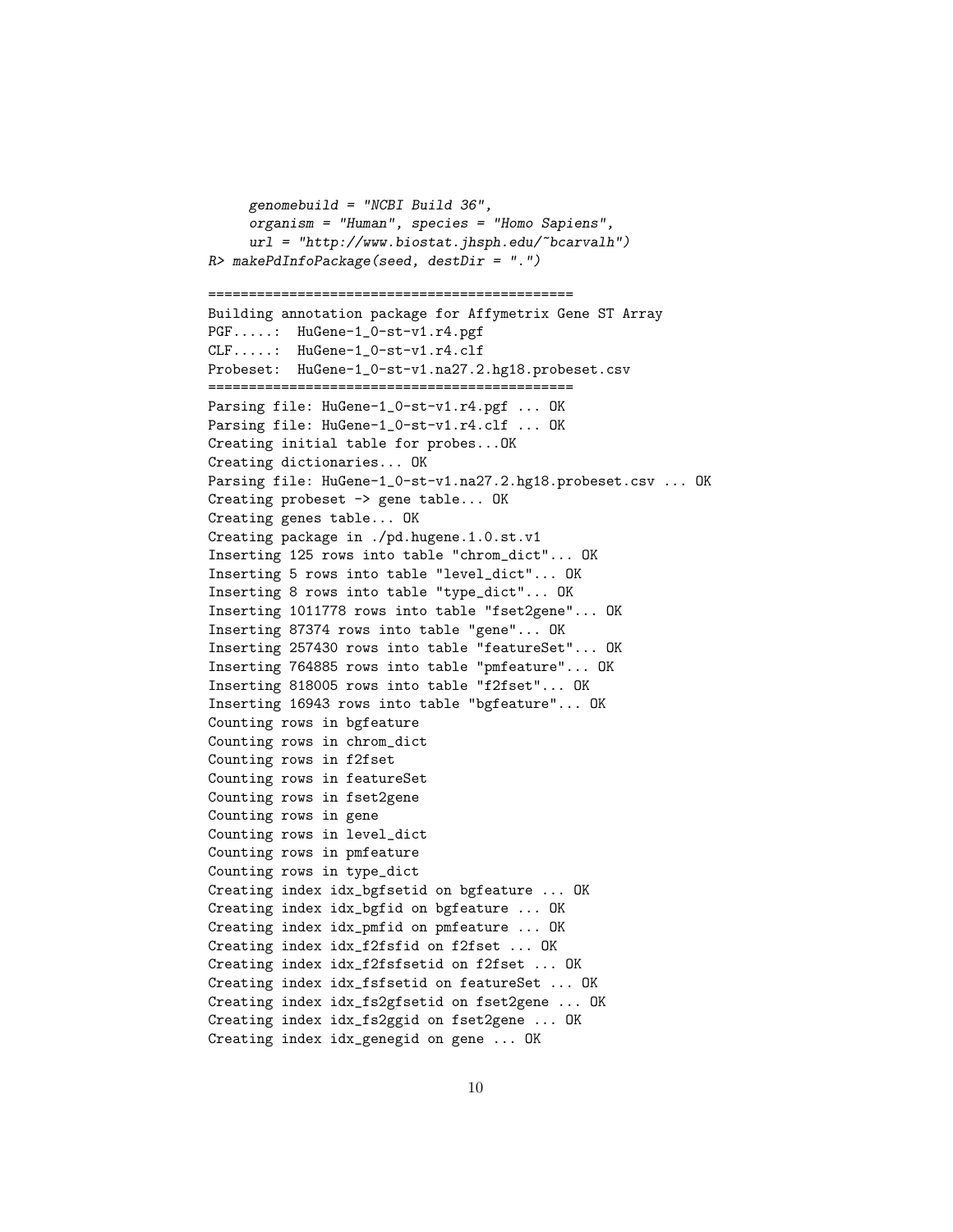```
Saving XDataFrame object for PM.
Saving XDataFrame object for BG.
Done.
```
### 9 NimbleGen Expression Array

```
R> library(pdInfoBuilder)
R> baseDir <- "/thumper/ctsa/snpmicroarray/organizing/pdInfoVignette/NgsExpression"
R> (ndf <- list.files(baseDir, pattern = ".ndf",
     full.name = TRUE))
[1] "/thumper/ctsa/snpmicroarray/organizing/pdInfoVignette/NgsExpression/HG18_60mer_expr.ndf"
R> (xys <- list.files(baseDir, pattern = ".xys",
     full.name = TRUE)[1])[1] "/thumper/ctsa/snpmicroarray/organizing/pdInfoVignette/NgsExpression/9868701_532.xys"
R> seed <- new("NgsExpressionPDInfoPkgSeed",
     ndfFile = ndf, xysFile = xys,
     author = "Benilton Carvalho",
     email = "bcarvalh@jhsph.edu",
     biocViews = "AnnotationData",
     genomebuild = "NCBI Build 36",
     organism = "Human", species = "Homo Sapiens",
     url = "http://www.biostat.jhsph.edu/~bcarvalh")
R> makePdInfoPackage(seed, destDir = ".")
=============================================
Building annotation package for Nimblegen Expression Array
NDF: HG18_60mer_expr.ndf
XYS: 9868701_532.xys
=============================================
Parsing file: HG18_60mer_expr.ndf ... OK
Parsing file: 9868701_532.xys ... OK
Merging NDF and XYS files ...OK
Preparing contents for featureSet table ...OK
Preparing contents for bgfeature table ...OK
Preparing contents for pmfeature table ...OK
Creating package in ./pd.hg18.60mer.expr
Inserting 24000 rows into table "featureSet"... OK
Inserting 71998 rows into table "pmfeature"... OK
Counting rows in featureSet
Counting rows in pmfeature
Creating index idx_pmfsetid on pmfeature ... OK
Creating index idx_pmfid on pmfeature ... OK
```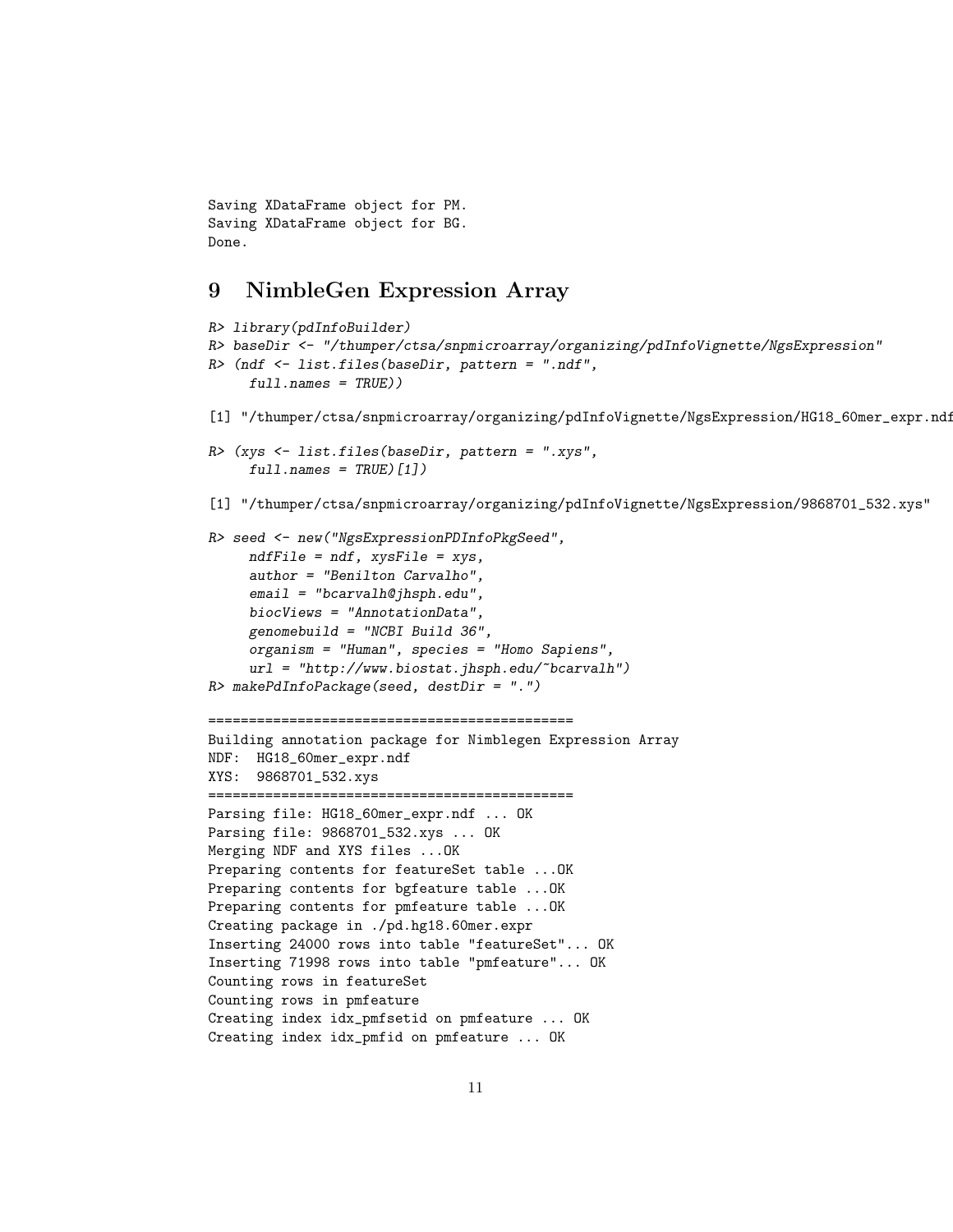```
Creating index idx_fsfsetid on featureSet ... OK
Saving XDataFrame object for PM.
Done.
```
# 10 NimbleGen Tiling Array

```
R> library(pdInfoBuilder)
R> baseDir <- "/thumper/ctsa/snpmicroarray/organizing/pdInfoVignette/NgsTiling"
R> (ndf <- list.files(baseDir, pattern = ".ndf",
     full.name = TRUE))
[1] "/thumper/ctsa/snpmicroarray/organizing/pdInfoVignette/NgsTiling/2006-07-18_HG18_RefSeq_
R> (xys <- list.files(baseDir, pattern = ".xys",
     full.name = TRUE)[1][1] "/thumper/ctsa/snpmicroarray/organizing/pdInfoVignette/NgsTiling/92204_532.xys"
R> (pos <- list.files(baseDir, pattern = ".pos",
     full.name = TRUE))
[1] "/thumper/ctsa/snpmicroarray/organizing/pdInfoVignette/NgsTiling/2006-07-18_HG18_RefSeq_
R> seed <- new("NgsTilingPDInfoPkgSeed",
    ndfFile = ndf, xysFile = xys,
     posFile = pos, author = "Benilton Carvalho",
     email = "bcarvalh@jhsph.edu",
     biocViews = "AnnotationData",
     genomebuild = "HG 18", organism = "Human",species = "Homo Sapiens", url = "http://www.biostat.jhsph.edu/~bcarvalh")
R> makePdInfoPackage(seed, destDir = ".")
=============================================
Building annotation package for Nimblegen Tiling Array
NDF: 2006-07-18_HG18_RefSeq_promoter.ndf
POS: 2006-07-18_HG18_RefSeq_promoter.pos
XYS: 92204_532.xys
=============================================
Parsing file: 2006-07-18_HG18_RefSeq_promoter.ndf ... OK
Parsing file: 2006-07-18_HG18_RefSeq_promoter.pos ... OK
Parsing file: 92204_532.xys ... OK
Creating package in ./pd.2006.07.18.hg18.refseq.promoter
Inserting 18029 rows into table "featureSet"... OK
Inserting 386230 rows into table "pmfeature"... OK
Inserting 3077 rows into table "bgfeature"... OK
Counting rows in bgfeature
Counting rows in featureSet
```